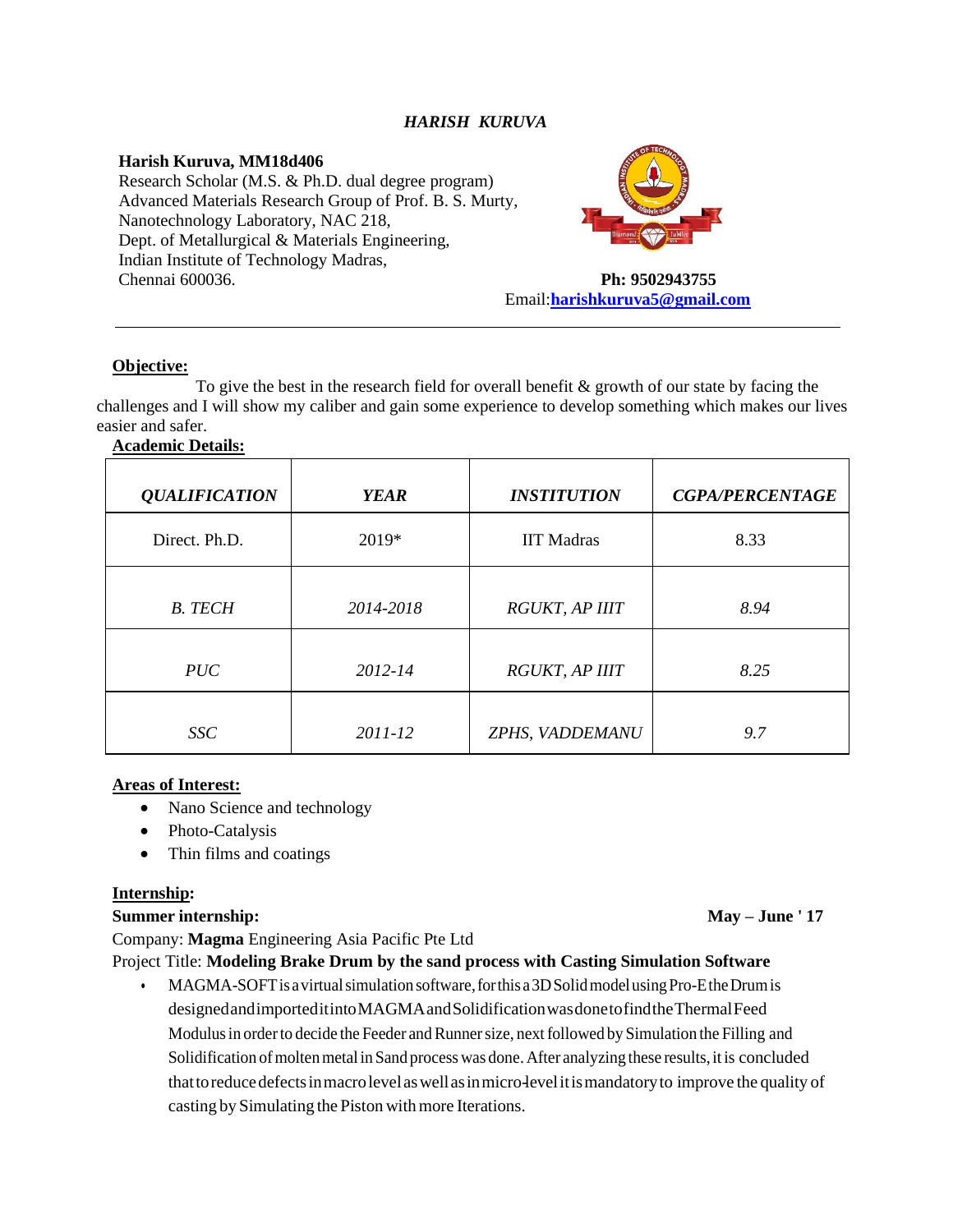• **MsC.UshaKiranmai,**Executive Academy, Magma Engineering Asia Pacific Pvt ltd. is given the technical support and suggestions in the development of project.

## **Key projects:**

## Title: **Generation of electricity from rotating wheels January'16**

• The aim is to produce electricity from rotating wheels by using DC-Generator. Presented it by using a bicycle on the occasion of First convocation of RGUKT, RK Valley,Kadapa.

#### **Workshops:**

- Participated in a 2 days' workshop on **"Nondestructive testing"** conducted by Department of Metallurgical and Material Science Engineering at RGUKT, RK Valley, Kadapa. along with Kalva Engineers PVT Limited, Hyderabad. **March'16**
- Participated in a 2 days' workshop on **"Failure analysis of materials"** conducted by Department of Metallurgical and Material Science Engineering at RGUKT, RK Valley,Kadapa.

#### **Instrument skills: March'19**

- **Microstructural characterization:** Optical Microscope and X-ray Diffraction (XRD), BET-Surface area analysis, Particle size analyzer.
- **Material Testing:** Brinell hardness Tester, Rockwell Hardness Tester, Vickers Hardness Tester, Creep Tester, Impact Tester and Fatigue Tester.
- **Heat Treatment:** Muffle furnace, Electric Muffle Furnace and Microwave furnace.
- **Nondestructive testing:** liquid penetration testing, magnetic particle testing, eddy current testing, acoustic emission, radiography and ultrasonic testing.

#### **Computer Proficiency:**

- **Programming Languages:** C, Basic Mat lab
- **Operating Systems:** Windows & Linux family.
- **Software and Simulators:** MS office

# **Co-curricular activities:**

- Worked as a "**Mess Inspection Committee"** member. **October'16**
	-
- Worked as **Organizer** for "**Meta Quiz**" & "**Parishkar**" in ' **Abhiyanth**', a **National level techno fest** that was held in our college. March'17